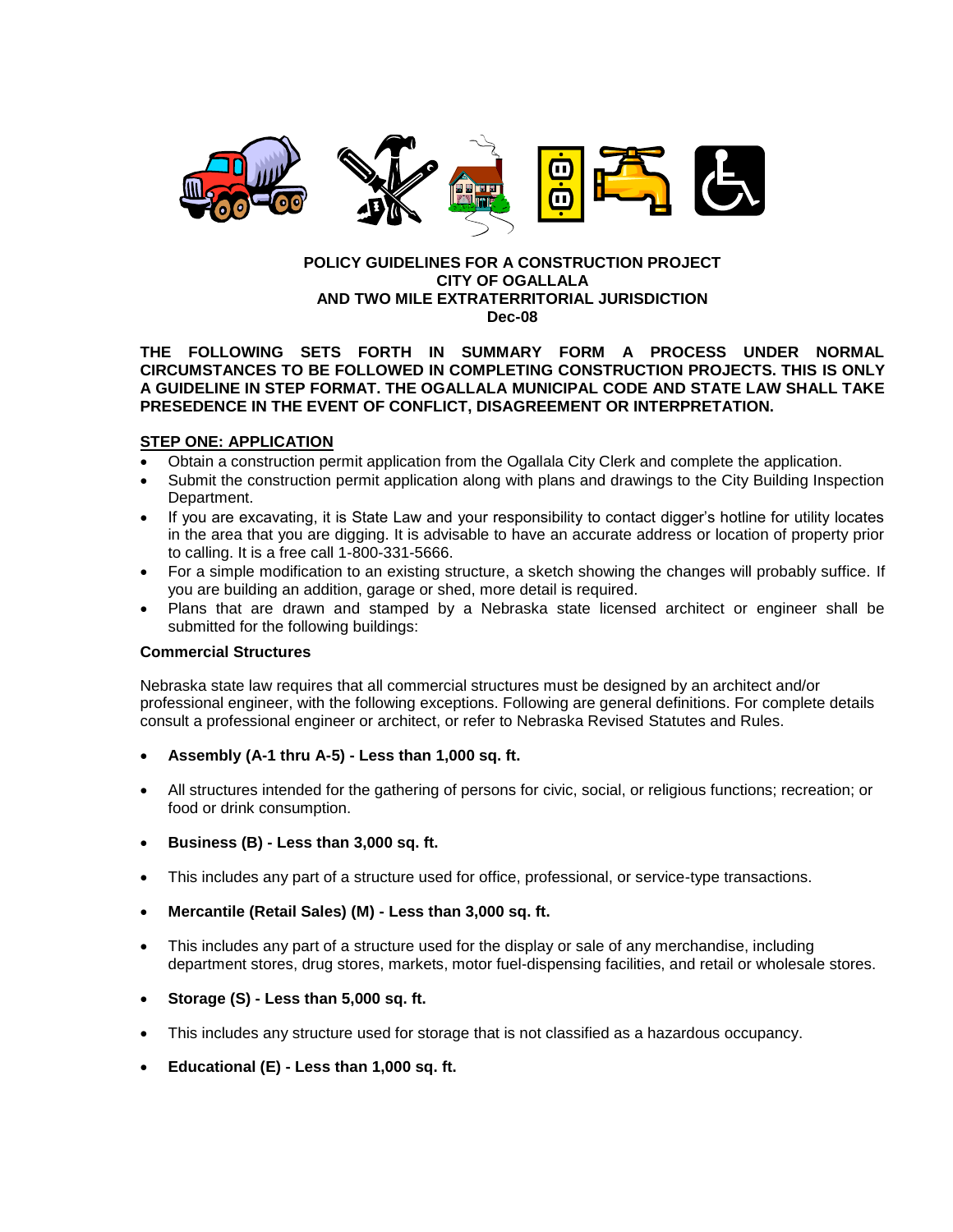# *OGALLALA POLICY GUIDELINES FOR CONSTRUCTION PROJECTS PAGE TWO*

- This includes any part of a structure which can serve six or more persons, and will be used for educational purposes or personal care services.
- **Factory Industrial (F-1, F-2) - Less than 5,000 sq. ft.**
- This includes any part of a structure used for assembling, disassembling, fabricating, finishing, manufacturing, packaging, repair, or processing operations that are not classified as high-hazard or storage occupancies.
- **High-Hazard Structures (H-1 thru H-5) - Less than 2,000 sq. ft.**
- The high-hazard category includes any portion of a structure that involves the manufacturing, processing, generation or storage of materials that constitute a physical or health hazard. There is a 4,000 sq. ft. exemption for semi-conductor and similar facilities.
- There are multiple definitions of high-hazard categories too numerous to list here. For details, plase consult with an architect or professional engineer or refer to International Building Code (IBC) Section 414.

## **Institutional**

- Institutional structures include those in which people are cared for or live in a supervised environment, or in which people are detained or restricted.
- **Personal Care (I-1) - Less than 3,000 sq. ft.**
- Structures housing more than 16 persons on a 24-hour basis, where occupants are capable of selfpreservation without physical assistance from staff. This includes residential board and care facilities, assisted living facilities, group homes, and alcohol and drug centers.
- **Inpatient Healthcare (I-2) - Less than 5,000 sq. ft.**
- Structures used for medical, surgical, psychiatric, nursing or custodial care on a 24-hour basis for more than 5 persons who are not capable of self-preservation. This includes hospitals, nursing homes, mental hospitals and detoxification facilities.
- **Detention (I-3) - Less than 3,000 sq. ft.**
- Structures housing more than 5 persons who are under restraint or security and incapable of selfpreservation due to security measures. This includes prisons, jails, correctional facilities, reformatories and prerelease centers.
- **Day Care (I-4) - Less than 2,000 sq. ft.**
- Structures occupied by persons of any age who receive custodial care for less than 24 hours. This group includes adult care and child care facilities. Some exceptions apply.
- **Utility (U) - Less than 5,000 sq. ft.**

This includes any structure of an accessory character and miscellaneous structures not classified in any specific occupancy. It includes agricultural buildings, aircraft hangars, barns, carports, fences more than 6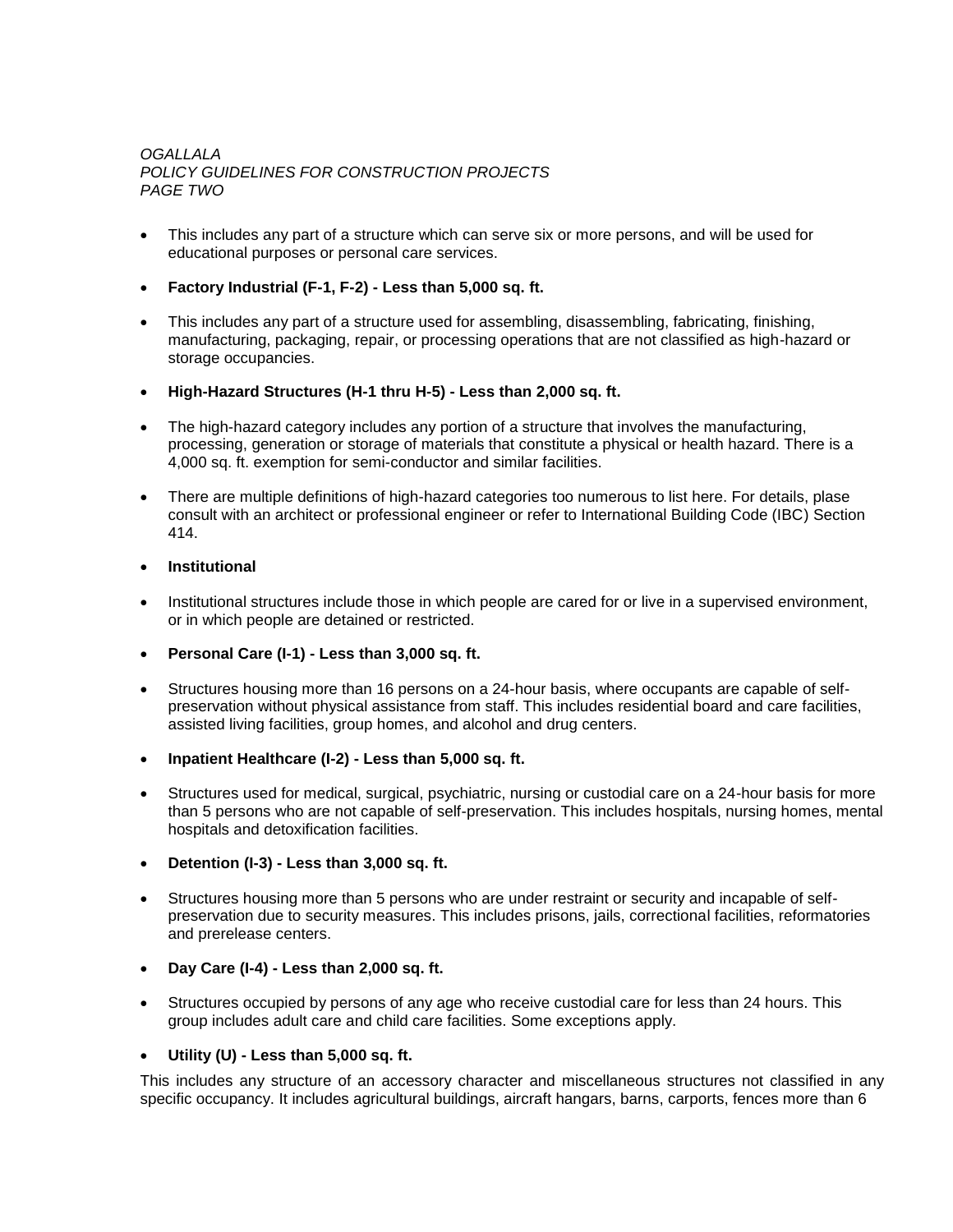## *OGALLALA POLICY GUIDELINES FOR CONSTRUCTION PROJECTS PAGE THREE*

feet high, grain silos, greenhouses, livestock shelters, private garages, retaining walls, sheds, stables, tanks and towers.

- Exception: Any agricultural building or structure used solely for the purpose of housing animals or storing equipment is exempt.
- **Pre-Engineered Buildings**
- Plans for the basic structure, site work, foundation, interior finishing, or electrical/mechanical systems must be prepared and a seal affixed by an architect or professional engineer unless the building is otherwise exempt.
- In addition to the building plans, you will need a site plan. The site plan shall show the property dimensions along with where all existing and proposed structures are located. A sample site plan can be obtained by contacting the City Building Official.
- Separate applications shall be completed for electrical, plumbing and, gas piping and right-of-way excavation. Inspections for electrical shall be requested through the State Electrical Division.

# **STEP TWO: PLAN REVIEW**

 The proposed project will need to meet local zoning requirements. The City will check the plans to see if the improvement complies with the zoning ordinance to make sure the intended use is permissible. **THE CITY SHALL NOT BE RESPONSIBLE FOR DESIGNING, OFFERING CONSTRUCTION ADVICE OR SPECIFYING MATERIALS FOR ANY PHASE OF A PROJECT OTHER THAN WHAT IS LOCATED ON OR WITHIN CITY RIGHT OF WAY.**

The City will review the plans for compliance with the building codes (structural and plumbing). Applicants requesting a building permit for a commercial structure shall submit a separate application for *CITY OF* 

- plan review to the Nebraska State Fire Marshal. State Fire Marshal Plan Review applications may be obtained in the office of the City building Inspector*.*
- The City will contact you and advise if plans are accepted or if changes need to be made.

Building setbacks are required by building and zoning codes. The building setback is the required distance from the property line to the proposed building or addition. Survey pins may need to be exposed or located by a surveyor to determine where your property lines are. All proposed new buildings or additions shall be staked out in order to check for building setback requirements.

- The City of Ogallala has adopted the following codes:
	- 1. 2006 INTERNATIONAL BUILDING CODE
	- 2. NATIONAL ELECTRICAL CODE as adopted by the State Electrical Division
	- 3. 2012 UNIFORM PLUMBING CODE Published by International Association of Plumbing and Mechanical Officials
	- 4. 101 LIFE SAFETY CODE 2000 Edition published by National Fire Protection Association

# **STEP THREE: ISSUANCE OF A CONSTRUCTION PERMIT**

 A building permit will be issued after all requirements have been met and the appropriate building permit fee has been paid. Construction shall commence within six (6) months. Significant progress on the job site shall be achieved every 180 days.

The City of Ogallala owns the water and sanitary sewer mains. Service lines for water and sewer are owned by their respective property owners that they serve. Water and sewer taps shall be performed by the City of Ogallala after the main is exposed by building owner contractor. Costs for materials depend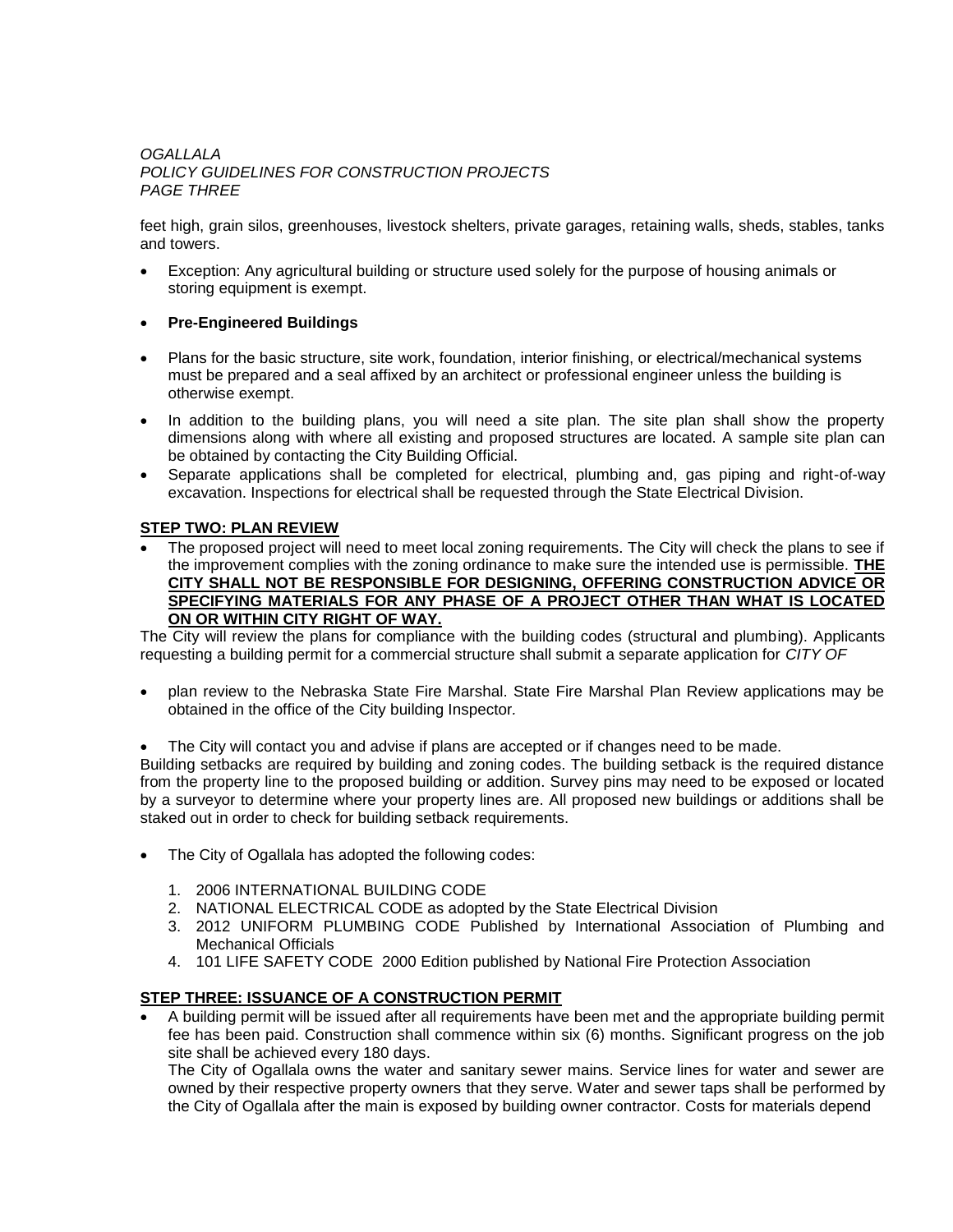## *OGALLALA POLICY GUIDELINES FOR CONSTRUCTION PROJECTS PAGE FOUR*

on the size of the taps. Contact the Ogallala Water Department 284-3925 to obtain these costs. Maintenance of the water service line including the taps, corp stop and curb stop from the curb to the building is the responsibility of the property owner. If a curb is absent, the responsibility of the property owner starts at the property line. It is the responsibility of the property owner to expose the main for the City to perform the taps and to run the service line from the main to the building being served.

- Plumbing shall be performed by individuals licensed with the City of Ogallala and permits shall be issued only to those individuals who are licensed. *Exception: A plumbing permit may be issued on a one time per year basis to a homeowner performing plumbing work for the dwelling in which they reside in.*
- Electrical wiring shall be performed in accordance with the State Electrical Act. Application for an electrical inspection shall be made to the Nebraska State Electrical Division. (Applications are available at Ogallala City Hall.)
- Gas piping shall be performed by individuals licensed with the City of Ogallala and permits shall be issued only to those individuals who are licensed. There are no exceptions for homeowners to perform their own gas piping.
- Sidewalks, plantings and drives that are between the property line and street pavement require a separate right of way permit. Excavations within the street or alley for utility connections shall be performed by a licensed right-of-way contractor
- Plumbing permit fees are based on amount of fixtures installed. An average fee to plumb an entire house is approximately \$80.00.
- Gas piping permit fees are \$15.00.
- Building permit fees are calculated based on cost of construction valuation. The Building Inspector determines valuation for new construction. A minimum building permit fee is \$25.00. listed below are approximate fees for various projects:

New dwelling with 1,500 sq.ft. main floor; 1,000 sq.ft. second floor; 1,000 sq.ft. basement semi finished; and 576 sq.ft. attached garage. (Average construction, wood frame)  $Valuation =$  \$151,293.00 Building permit fee = \$571.00

*Valuations for dwellings increase with more architectural design features such as complex roof designs, brick veneer, elevators, additional bathrooms, special site grading for drainage etc.)*

Two car detached wood stud frame garage (576 square feet)  $Valuation =$  \$11,617,34 Building permit fee  $=$  \$177

500 square foot living area addition onto an existing dwelling (average construction, wood frame)  $Valuation =$  \$27,929.00 Building permit fee = \$225

#### **STEP FOUR: INSPECTIONS**

 Call the City when the work is ready for inspection. Do not call until you are ready. Inspections usually are performed by the City after 9:00 A.M and no later than 4:15 P.M. on weekdays. The City will not perform inspections on weekends or holidays. Telephone numbers City and State inspectors are: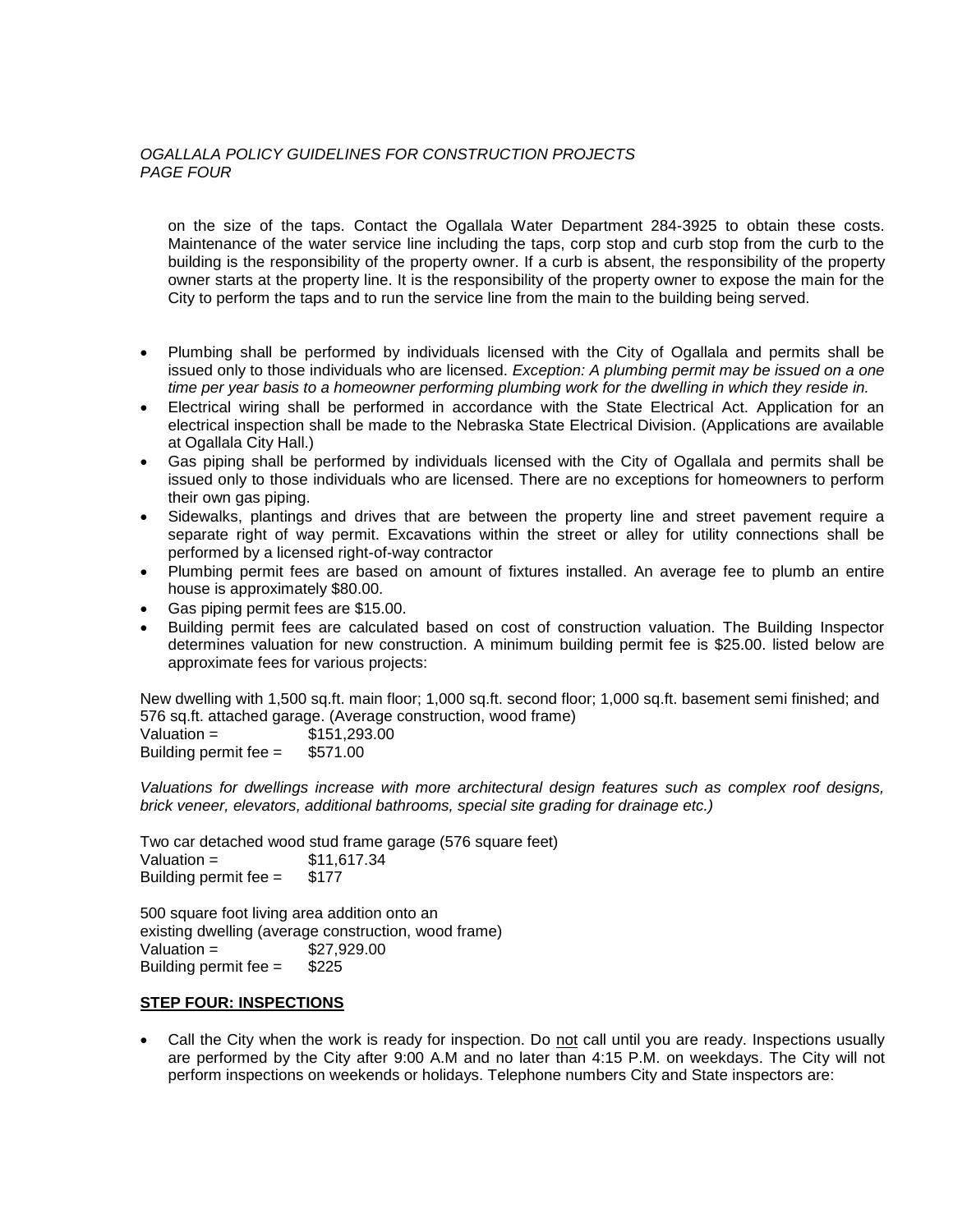*CITY OF OGALLALA POLICY GUIDELINES FOR CONSTRUCTION PROJECTS PAGE FIVE*

OGALLALA CITY INSPECTOR, KEN KNOEPFEL 308-284-6723 ext 215 or 289-0640

OGALLALA ELECTRICAL INSPECTION, (State Electrical Division) 402-471-3550 and

OGALLALA WATER DEPARTMENT 284-3925 or 289-1033 *cellular* OGALLALA STREET DEPARTMENT 284-6574 or 289-2984 cellular NEBRASKA STATE FIRE MARSHAL 402-395-2164 NEBRASKA PUBLIC POWER DISTRICT 877-275-6773 MIDWEST ELECTRIC 308-352-4356 800-451-3691 SOURCE GAS 800-563-0012

*cellular* 402-471-4297 *fax*

- The City will endeavor to make the inspection as soon as possible but no later than 24 hours after your call *(the City does not make inspections on weekends or holidays).* The City will notify you if the work is approved or not approved. You must correct the problems noted by the inspector before proceeding with the portion of work that is incorrect. Upon correcting the problems the City will re-inspect the work.
- On-site inspections. The number of inspections is dependent on the extent of the work and the different types of construction. The following are some of the inspections your project may need:
	- **1. FOOTING INSPECTION.** The City will inspect footing preparations prior to pouring concrete and setback requirements
	- **2. FOUNDATION INSPECTION.** The City will inspect the foundation prior to backfill for structures with a crawl space. Foundations for basements shall be inspected after waterproofing and prior to backfill.
	- **3. FRAMING.** An inspection will be made after the structural elements are in place and framing is complete. The electrical wiring must be installed and the plumbing and heat runs must be installed before this inspection is done.
	- **4. PLUMBING SYSTEM ROUGH-IN.** All plumbing must be inspected before it is covered or concealed. This includes all lines that will be covered over with earth or a concrete slab and those lines that will be concealed within walls, floors and ceilings.
	- **5. WOOD BURNING STOVE OR FIREPLACE.** These appliances or fixtures shall be inspected before the flues are covered.
	- **6. GAS PIPING (L.P. OR NATURAL).** These piping systems within a building shall be pressure tested and inspected prior to cover - up.
	- **7. SEWER INSPECTION.** The City will need to inspect the sewer line and sewer tap before they are covered.
	- **8. SIDEWALK/DRIVEWAY INSPECTION.** The City will need to inspect sidewalk/driveway construction prior to pouring concrete. Contact the City Building Official for specifications for public sidewalk.
	- **9. FINAL INSPECTION.** A final inspection of each building project will be made when the project is complete. This could cover smoke detectors, exterior grading, accessibility, rise and run of stairs, headroom on stairs and under ceilings, stair railing, height & spacing of spindles, heating and cooling equipment, plumbing equipment, and tempered glass, where needed. For new water service, the curb stop must be installed at ground level or not more than two inches below the surface. The City will perform final inspections for all new structures within the City of Ogallala. The State Fire Marshal will be involved with the final inspection process on all commercial buildings and multi-family dwellings over four units.